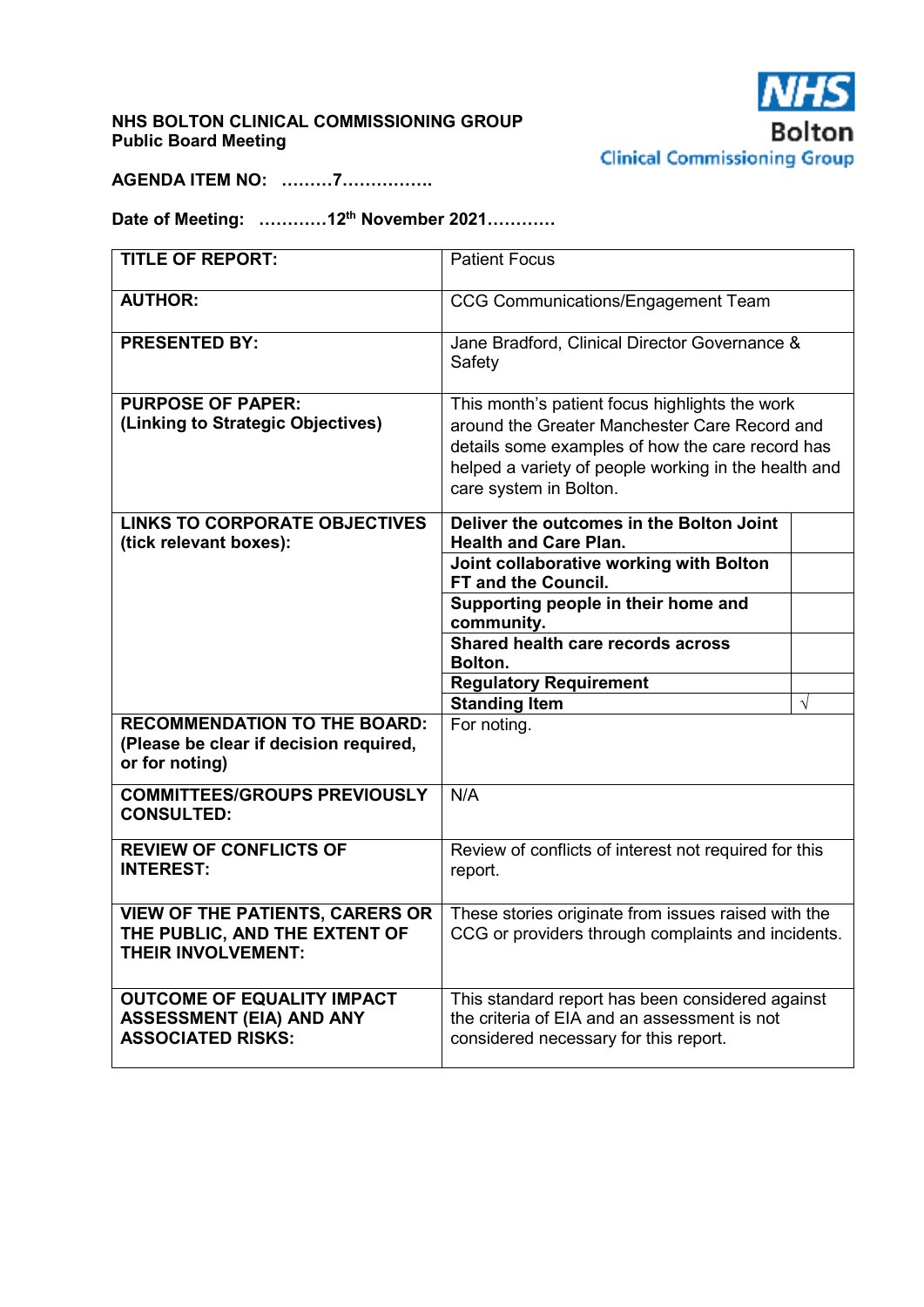

#### **Patient story – November 2021**

#### **Greater Manchester Care Record**

Health and care organisations in Bolton have been using the Bolton Care Record (BCR) since 2016. It enables health and care professionals to see up-to-date records to ensure patients receive the right care and treatment and it means people don't have to keep repeating their medical history to each person they see.

The record is now part of the Greater Manchester Care Record (GMCR), which means professionals working across the GM region can view the records of a Bolton patient they are treating.

Similarly, Bolton organisations with access to the GM Care Record can view the details of patients they treat from outside of the borough.

Next follows some examples of how the care record has helped a variety of people working in the health and care system in Bolton.

## **Dr Dharmesh Mistry, is Clinical Director of the Chorley Road Primary Care Network and a GP at Heaton Medical Centre:**

## **Example 1**

"Following a recent Multi Disciplinary Team (MDT) meeting, the nurse practitioner attended a care home to see a patient who had recently been discharged from hospital. When they reviewed the medication there was confusion as to the patients medication dosage between what the hospital had prescribed on the discharge letter and what the GP had prescribed.

"The patient was from another practice, so the nurse practitioner was able to view the MDT tile and Medications in the Greater Manchester Care Record and work out what had been changed and was then able to ensure the patient had the correct dosage. The problem was cleared up safely and several calls to the GP were avoided."

## **Example 2**

An elderly, slightly confused patient rang surgery, with a history of prostrate cancer. On returning the patient's call, the GP was unsuccessful in making contact. There was concern the patient could have an infection, and if it got worse, could collapse.

Previously, this would have resulted in a welfare check by police as no other contact details on our system. The care record has a social feed which had son's number on it and contact was made. This saved a lot of time and resource.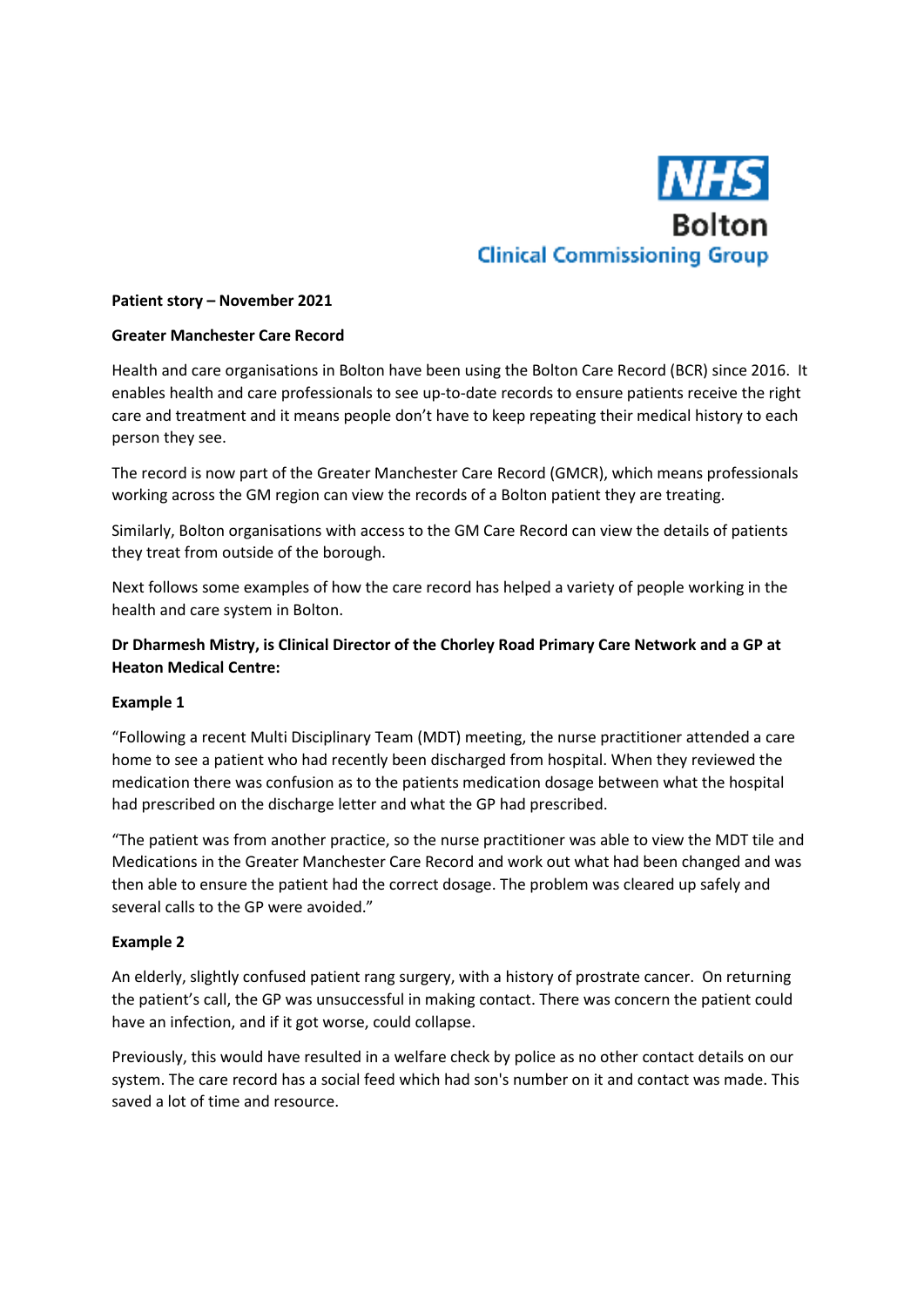## **Example from Swan Lane Medical centre**

Clinicians, admin staff and receptionist staff use the care record probably on a daily basis. It is a quick, efficient and timesaving pathway for staff and patients. We can quickly ascertain if a patient has an appointment at the hospital, if a patient has been admitted and which ward/consultant. It is also useful to check if patients are having input from social services, integrated neighbourhood team and mental health. Details of allocated social workers and Community Psychiatric Nurses (CPN) are also available.

We are able to liaise with the right healthcare professionals also involved with their care. When patients have been unable to contact the hospital or community clinic we have been able to assist them in confirming when they have an up-coming appointment.

This reduces the time our admin and reception staff spend telephoning hospitals and community services.

## **Bolton Council**

## **Example 1**

"One person I support had been waiting for an outpatient's appointment, but had not had a letter. On checking the care record, the appointment was detailed with date and time. I was able to contact the department to confirm, and then let my gentleman know the details. He hadn't received a letter so would have missed the appointment otherwise.

## **Example 2**

"I visited a lady to provide equipment and grab rails. I phoned at a later date to complete a risk assessment on the equipment and to check all was ok, however, the phone was switched off. I tried a few times before I went on annual leave and also left a message with the referring professional, with no response. Three weeks later, on return from annual leave I tried again, but still the phone was switched off. I checked to see if there were any details recorded. There was a hospital admission recorded and she had sadly never returned home and passed away the day after being admitted to hospital. This information was not recorded anywhere else, as she had only been admitted to A & E. I had intended to 'cold call', which would have been very upsetting for family. I was able to close the case and cancel any further adaptation work being completed, again reducing distress for the bereaved family.

## **Bolton Council - Ease of access examples**

"Some things can be checked quickly and when needed, such as medical involvements etc. without phoning around departments."

"Can gain this information just using one system as I have direct access to the care record through Liquid Logic so have found this very easy and accessible."

"Not ringing around to find GP details and quicker. Access to who is involved in the community mental health team and outpatient appointment details. Details of hospital admissions, dates and discharges, not having to ring around wasting time."